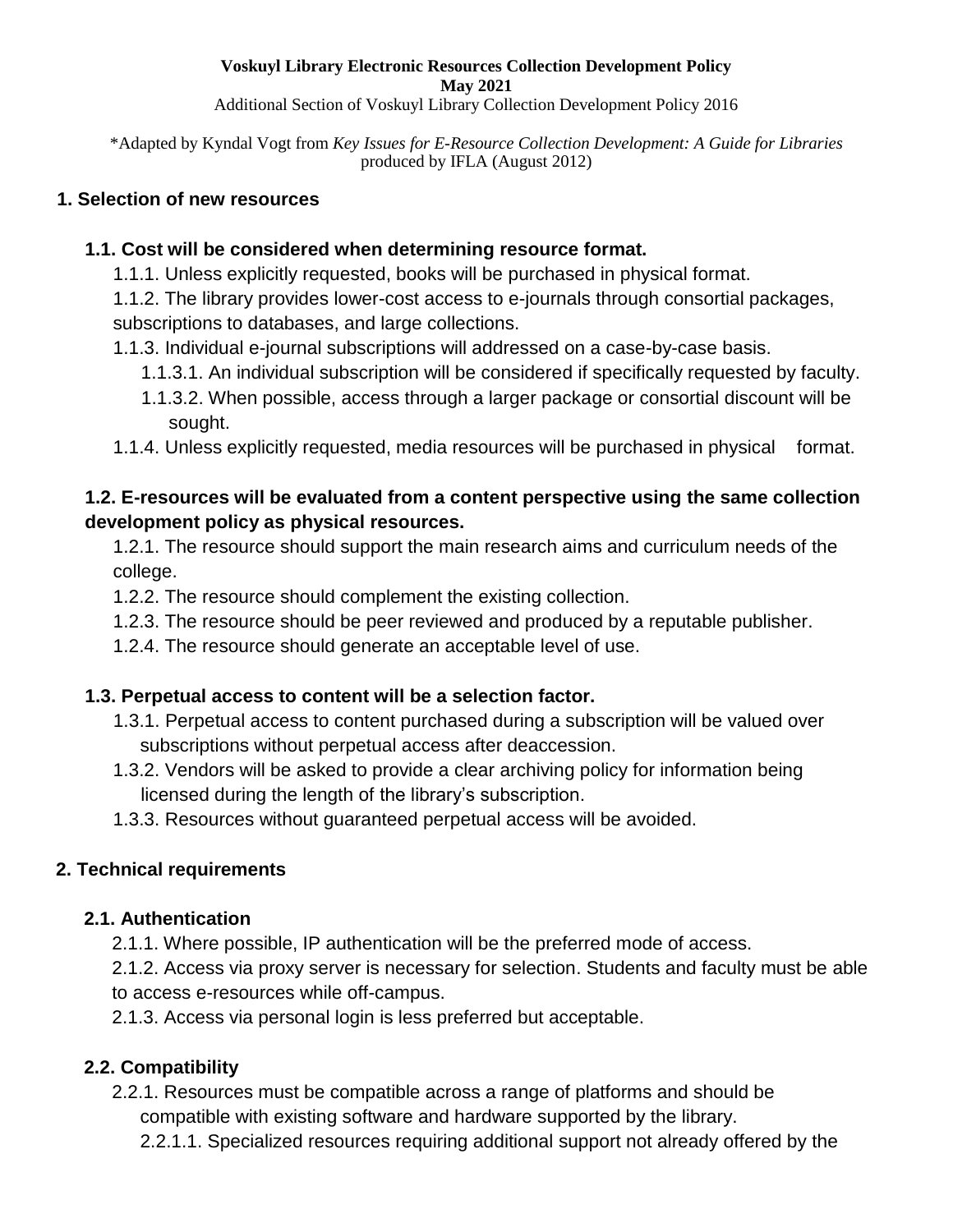library or IT department will be considered on a case-by-case basis.

- 2.2.2. Resources requiring a particular web browser will not be considered for accession.
	- 2.2.2.1. Resources must be compatible with several web browsers to be considered.
- 2.2.3. Content format
	- 2.2.3.1. Whenever possible, PDF, XML, or JPEG formats are preferred.
	- 2.2.3.2. HTML format is acceptable but not preferred.

## **2.3. Functionality and reliability**

- 2.3.1. Interface
	- 2.3.1.1. A user-friendly interface is required.
		- 2.3.1.1.1. Features such as online tutorials, navigation aids, and personalization options are preferred.
		- 2.3.1.1.2. The screen design should be easy to follow.
		- 2.3.1.1.3. Consideration will be given to the similarity of the interface to other resources in the collection.
- 2.3.2. Search and retrieval
	- 2.3.2.1. Search features should include keyword and Boolean searching, full-text searching, truncation, browsing, relevancy ranking, and search history.
- 2.3.3. Exporting and downloading
	- 2.3.3.1. Exporting through email, printing, and downloading should be supported.
- 2.3.4. Response and reliability
	- 2.3.4.1. The system should be available at all times with limited unscheduled downtime.
- 2.3.5. Integration
	- 2.3.5.1. The content should be indexed in discovery tools to facilitate effective discovery and delivery of local and remote resources.

# **2.4. Vendor support**

- 2.4.1. Resources providing a trial period and/or product demonstration will be preferred to those without.
- 2.4.2. Initial and ongoing user training and technical support will be preferred.
- 2.4.3. Statistical reporting is required.

# **3. Licensing considerations**

# **3.1. Access concerns**

3.1.1. "Authorized Users" and "Authorized Sites" should be defined as broadly as possible.

3.1.1.1. "Authorized Sites" should include different geographic locations such as home offices or other remote locations through the use of a proxy server.

# **3.2. Use of the e-resource**

- 3.2.1. Interlibrary loan should always be permitted.
- 3.2.2. Users should be able to download and print copies of single articles for their own